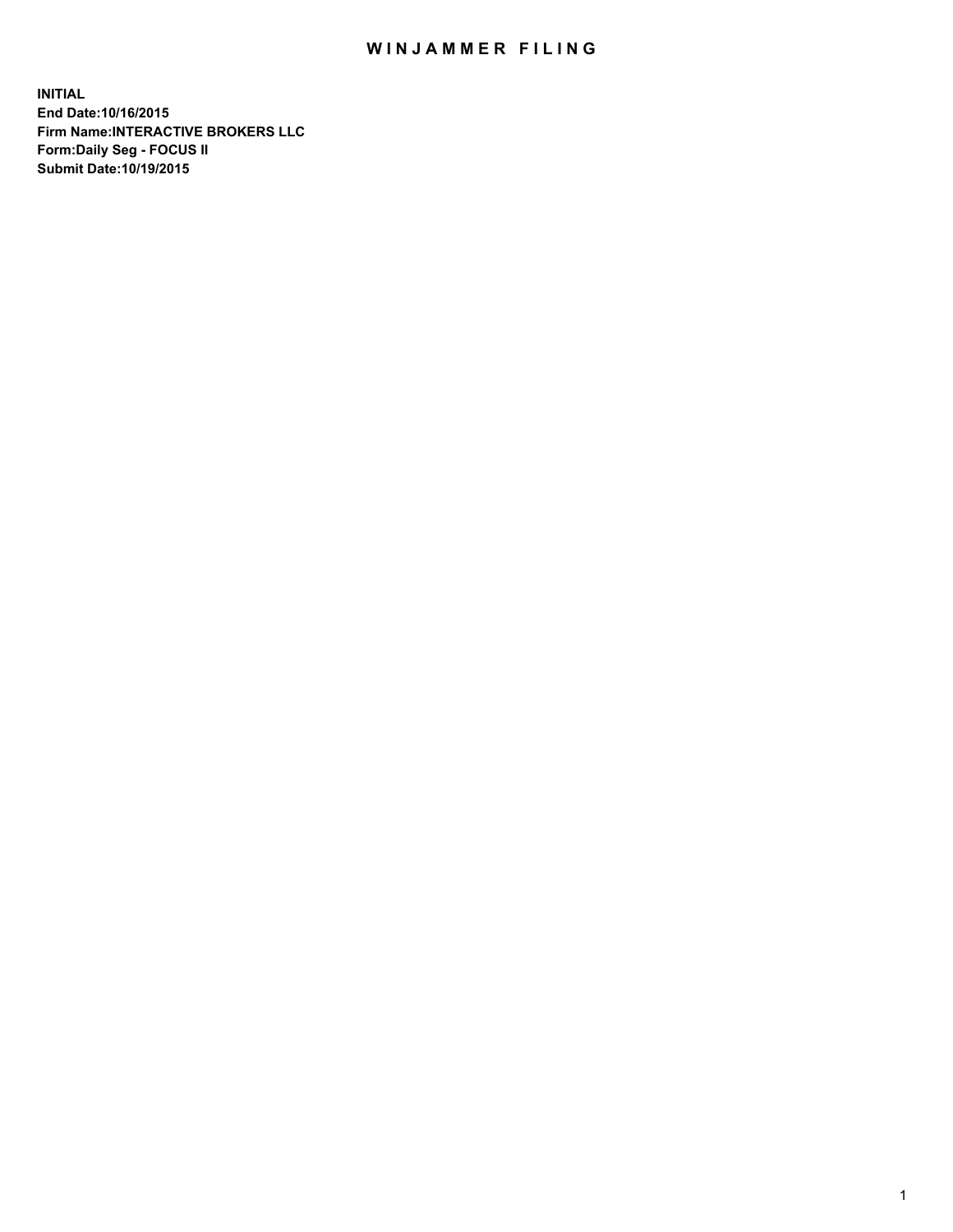## **INITIAL End Date:10/16/2015 Firm Name:INTERACTIVE BROKERS LLC Form:Daily Seg - FOCUS II Submit Date:10/19/2015 Daily Segregation - Cover Page**

| Name of Company<br><b>Contact Name</b><br><b>Contact Phone Number</b><br><b>Contact Email Address</b>                                                                                                                                                                                                                         | <b>INTERACTIVE BROKERS LLC</b><br><b>Alex Parker</b><br>203-618-7738<br>aparker@interactivebrokers.com |
|-------------------------------------------------------------------------------------------------------------------------------------------------------------------------------------------------------------------------------------------------------------------------------------------------------------------------------|--------------------------------------------------------------------------------------------------------|
| FCM's Customer Segregated Funds Residual Interest Target (choose one):<br>a. Minimum dollar amount: ; or<br>b. Minimum percentage of customer segregated funds required:% ; or<br>c. Dollar amount range between: and; or<br>d. Percentage range of customer segregated funds required between:% and%.                        | <u>0</u><br><u>155,000,000 245,000,000</u><br>00                                                       |
| FCM's Customer Secured Amount Funds Residual Interest Target (choose one):<br>a. Minimum dollar amount: ; or<br>b. Minimum percentage of customer secured funds required:% ; or<br>c. Dollar amount range between: and; or<br>d. Percentage range of customer secured funds required between: % and %.                        | $\overline{\mathbf{0}}$<br>80,000,000 120,000,000<br>00                                                |
| FCM's Cleared Swaps Customer Collateral Residual Interest Target (choose one):<br>a. Minimum dollar amount: ; or<br>b. Minimum percentage of cleared swaps customer collateral required:%; or<br>c. Dollar amount range between: and; or<br>d. Percentage range of cleared swaps customer collateral required between:% and%. | <u>0</u><br>0 <sub>0</sub><br><u>00</u>                                                                |

Attach supporting documents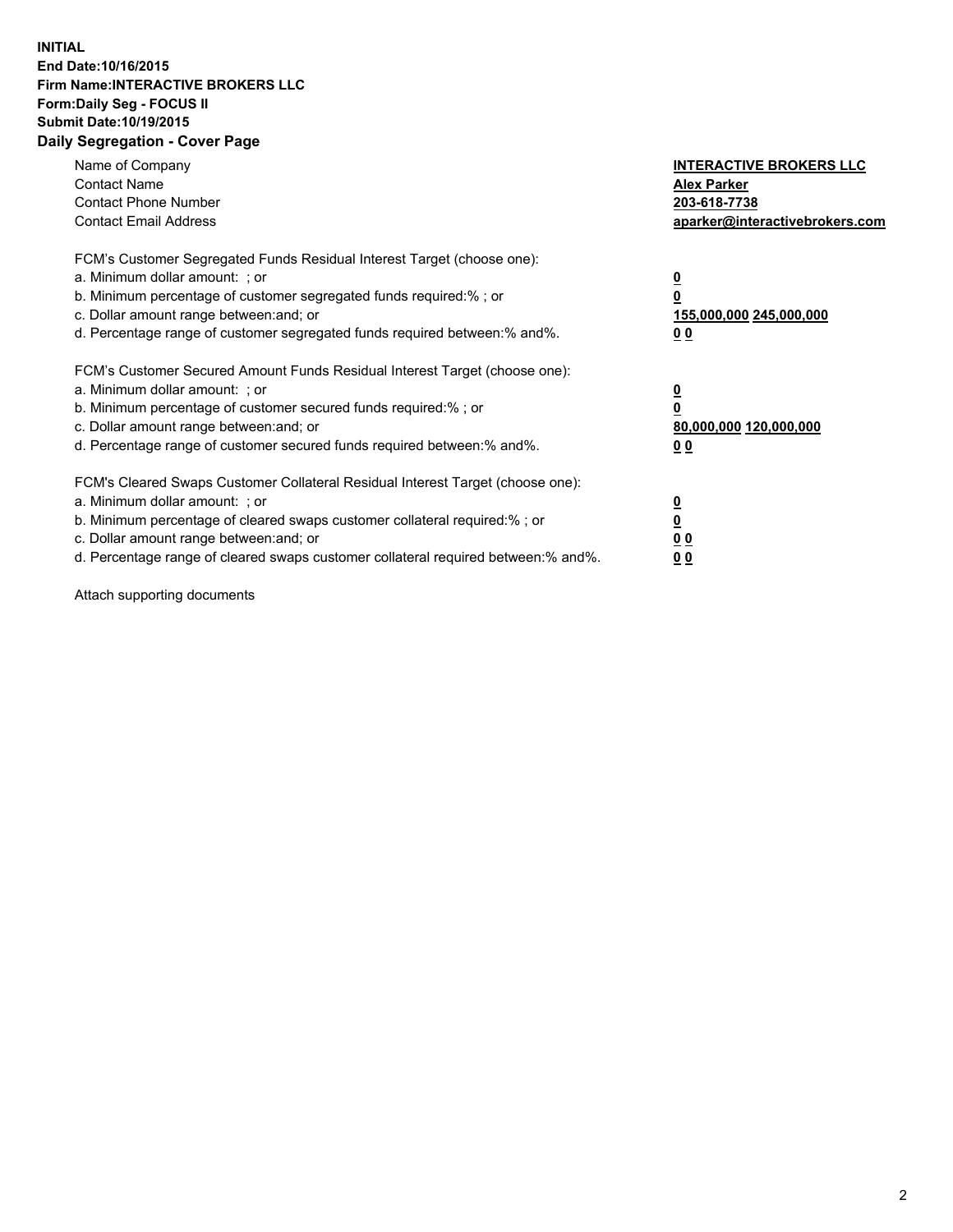## **INITIAL End Date:10/16/2015 Firm Name:INTERACTIVE BROKERS LLC Form:Daily Seg - FOCUS II Submit Date:10/19/2015 Daily Segregation - Secured Amounts**

|                | Daily Jegregation - Jeculed Aniounts                                                                       |                                  |
|----------------|------------------------------------------------------------------------------------------------------------|----------------------------------|
|                | Foreign Futures and Foreign Options Secured Amounts                                                        |                                  |
|                | Amount required to be set aside pursuant to law, rule or regulation of a foreign                           | $0$ [7305]                       |
|                | government or a rule of a self-regulatory organization authorized thereunder                               |                                  |
| 1.             | Net ledger balance - Foreign Futures and Foreign Option Trading - All Customers                            |                                  |
|                | A. Cash                                                                                                    | 343,959,232 [7315]               |
|                | B. Securities (at market)                                                                                  | 0 [7317]                         |
| 2.             | Net unrealized profit (loss) in open futures contracts traded on a foreign board of trade                  | -15,527,361 [7325]               |
| 3.             | Exchange traded options                                                                                    |                                  |
|                | a. Market value of open option contracts purchased on a foreign board of trade                             | 42,888 [7335]                    |
|                | b. Market value of open contracts granted (sold) on a foreign board of trade                               | -34,478 [7337]                   |
| 4.             | Net equity (deficit) (add lines 1.2. and 3.)                                                               | 328,440,281 [7345]               |
| 5.             | Account liquidating to a deficit and account with a debit balances - gross amount                          | 188,244 [7351]                   |
|                | Less: amount offset by customer owned securities                                                           | 0 [7352] 188,244 [7354]          |
| 6.             | Amount required to be set aside as the secured amount - Net Liquidating Equity                             | 328,628,525 [7355]               |
|                | Method (add lines 4 and 5)                                                                                 |                                  |
| 7.             | Greater of amount required to be set aside pursuant to foreign jurisdiction (above) or line                | 328,628,525 [7360]               |
|                | 6.                                                                                                         |                                  |
|                | FUNDS DEPOSITED IN SEPARATE REGULATION 30.7 ACCOUNTS                                                       |                                  |
| $\mathbf{1}$ . | Cash in banks                                                                                              |                                  |
|                | A. Banks located in the United States                                                                      | 300,149 [7500]                   |
|                | B. Other banks qualified under Regulation 30.7                                                             | 0 [7520] 300,149 [7530]          |
| 2.             | Securities                                                                                                 |                                  |
|                | A. In safekeeping with banks located in the United States                                                  | 358,748,776 [7540]               |
|                | B. In safekeeping with other banks qualified under Regulation 30.7                                         | 0 [7560] 358,748,776 [7570]      |
| 3.             | Equities with registered futures commission merchants                                                      |                                  |
|                | A. Cash                                                                                                    | $0$ [7580]                       |
|                | <b>B.</b> Securities                                                                                       | $0$ [7590]                       |
|                | C. Unrealized gain (loss) on open futures contracts                                                        | $0$ [7600]                       |
|                | D. Value of long option contracts                                                                          | $0$ [7610]                       |
|                | E. Value of short option contracts                                                                         | 0 [7615] 0 [7620]                |
| 4.             | Amounts held by clearing organizations of foreign boards of trade                                          |                                  |
|                | A. Cash                                                                                                    | $0$ [7640]                       |
|                | <b>B.</b> Securities                                                                                       | $0$ [7650]                       |
|                | C. Amount due to (from) clearing organization - daily variation                                            | $0$ [7660]                       |
|                | D. Value of long option contracts                                                                          | $0$ [7670]                       |
|                | E. Value of short option contracts                                                                         | 0 [7675] 0 [7680]                |
| 5.             | Amounts held by members of foreign boards of trade                                                         |                                  |
|                | A. Cash                                                                                                    | 104,997,742 [7700]               |
|                | <b>B.</b> Securities                                                                                       | $0$ [7710]                       |
|                | C. Unrealized gain (loss) on open futures contracts                                                        | -7,046,754 [7720]                |
|                | D. Value of long option contracts                                                                          | 42,896 [7730]                    |
|                | E. Value of short option contracts                                                                         | -34,478 [7735] 97,959,406 [7740] |
| 6.             | Amounts with other depositories designated by a foreign board of trade                                     | 0 [7760]                         |
| 7.             | Segregated funds on hand                                                                                   | $0$ [7765]                       |
| 8.             | Total funds in separate section 30.7 accounts                                                              | 457,008,331 [7770]               |
| 9.             | Excess (deficiency) Set Aside for Secured Amount (subtract line 7 Secured Statement<br>Page 1 from Line 8) | 128,379,806 [7380]               |
| 10.            | Management Target Amount for Excess funds in separate section 30.7 accounts                                | 80,000,000 [7780]                |
| 11.            | Excess (deficiency) funds in separate 30.7 accounts over (under) Management Target                         | 48,379,806 [7785]                |
|                |                                                                                                            |                                  |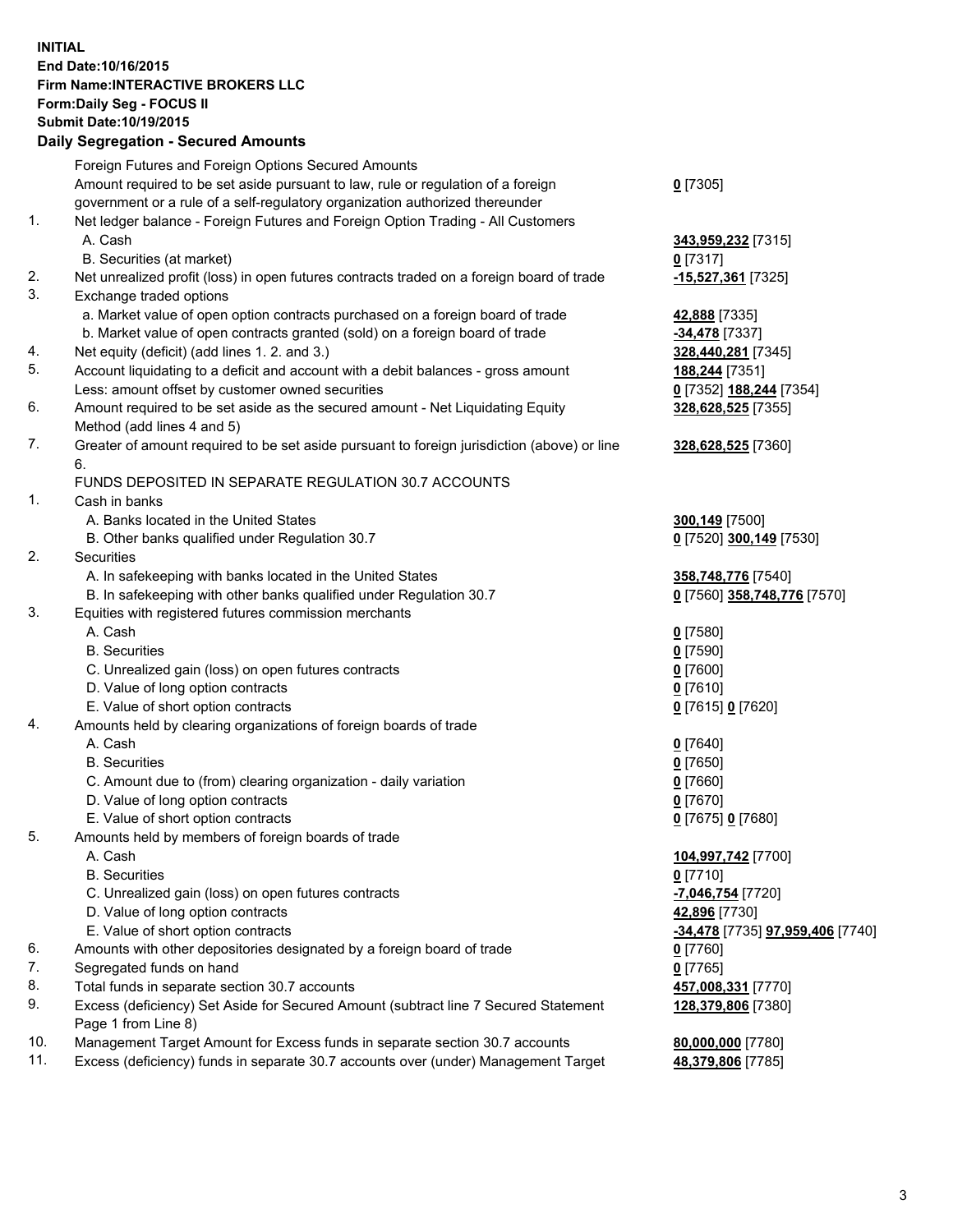**INITIAL End Date:10/16/2015 Firm Name:INTERACTIVE BROKERS LLC Form:Daily Seg - FOCUS II Submit Date:10/19/2015 Daily Segregation - Segregation Statement** SEGREGATION REQUIREMENTS(Section 4d(2) of the CEAct) 1. Net ledger balance A. Cash **2,685,933,088** [7010] B. Securities (at market) **0** [7020] 2. Net unrealized profit (loss) in open futures contracts traded on a contract market **-87,084,597** [7030] 3. Exchange traded options A. Add market value of open option contracts purchased on a contract market **65,732,181** [7032] B. Deduct market value of open option contracts granted (sold) on a contract market **-122,318,219** [7033] 4. Net equity (deficit) (add lines 1, 2 and 3) **2,542,262,453** [7040] 5. Accounts liquidating to a deficit and accounts with debit balances - gross amount **134,050** [7045] Less: amount offset by customer securities **0** [7047] **134,050** [7050] 6. Amount required to be segregated (add lines 4 and 5) **2,542,396,503** [7060] FUNDS IN SEGREGATED ACCOUNTS 7. Deposited in segregated funds bank accounts A. Cash **218,299,438** [7070] B. Securities representing investments of customers' funds (at market) **1,515,303,572** [7080] C. Securities held for particular customers or option customers in lieu of cash (at market) **0** [7090] 8. Margins on deposit with derivatives clearing organizations of contract markets A. Cash **19,694,352** [7100] B. Securities representing investments of customers' funds (at market) **1,064,345,815** [7110] C. Securities held for particular customers or option customers in lieu of cash (at market) **0** [7120] 9. Net settlement from (to) derivatives clearing organizations of contract markets **-12,114,487** [7130] 10. Exchange traded options A. Value of open long option contracts **65,723,348** [7132] B. Value of open short option contracts **-122,309,468** [7133] 11. Net equities with other FCMs A. Net liquidating equity **0** [7140] B. Securities representing investments of customers' funds (at market) **0** [7160] C. Securities held for particular customers or option customers in lieu of cash (at market) **0** [7170] 12. Segregated funds on hand **0** [7150] 13. Total amount in segregation (add lines 7 through 12) **2,748,942,570** [7180] 14. Excess (deficiency) funds in segregation (subtract line 6 from line 13) **206,546,067** [7190] 15. Management Target Amount for Excess funds in segregation **155,000,000** [7194]

16. Excess (deficiency) funds in segregation over (under) Management Target Amount Excess

**51,546,067** [7198]